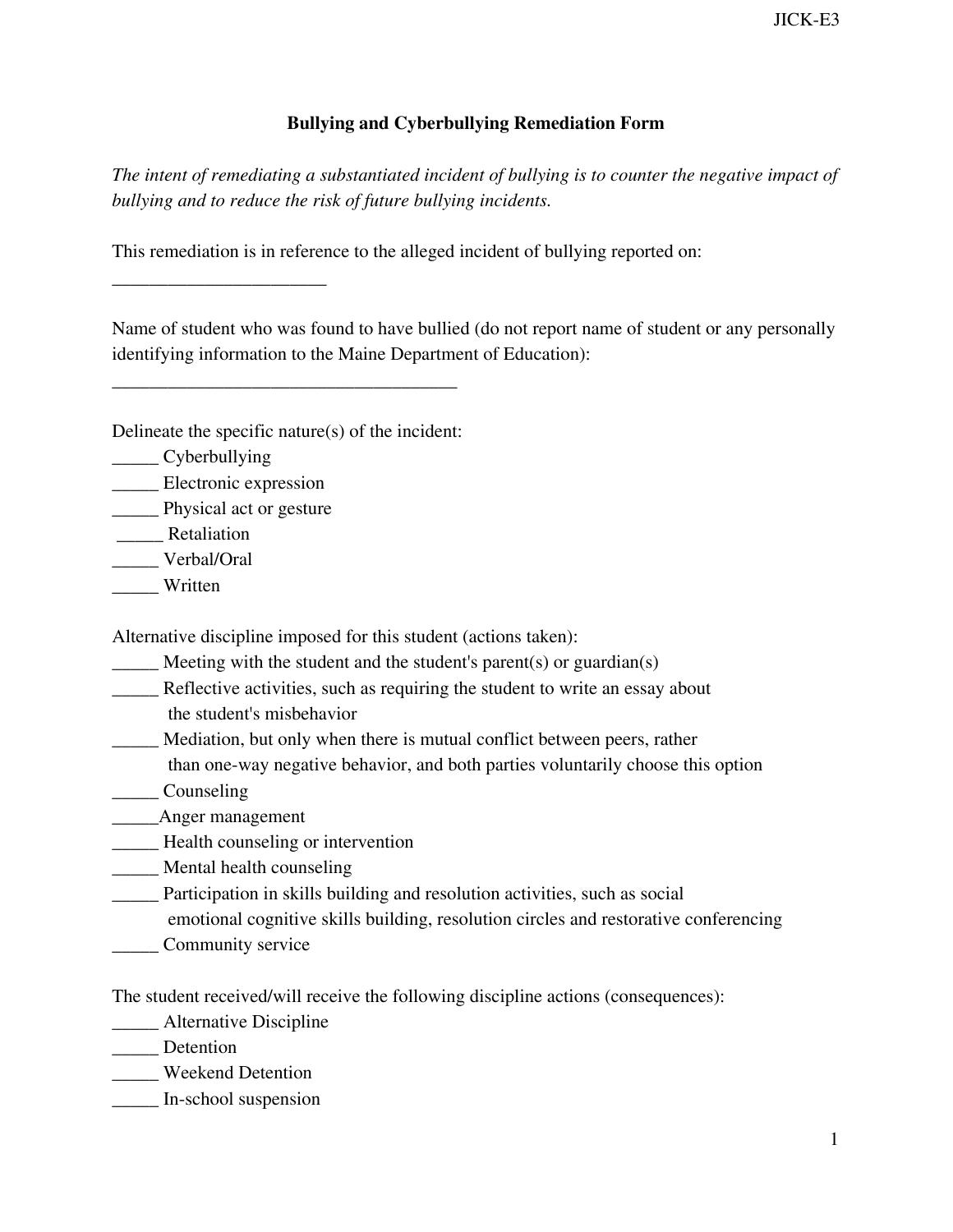\_\_\_\_\_ Out-of-school suspension \_\_\_\_\_ Expulsion/Recommended for expulsion

| Was the student referred to law enforcement? $\square$ yes $\square$ no |
|-------------------------------------------------------------------------|
| Outcome(s):                                                             |

 $\overline{\phantom{a}}$  , and the contract of the contract of the contract of the contract of the contract of the contract of the contract of the contract of the contract of the contract of the contract of the contract of the contrac  $\overline{\phantom{a}}$  , and the contract of the contract of the contract of the contract of the contract of the contract of the contract of the contract of the contract of the contract of the contract of the contract of the contrac  $\overline{\phantom{a}}$  , and the contract of the contract of the contract of the contract of the contract of the contract of the contract of the contract of the contract of the contract of the contract of the contract of the contrac  $\overline{\phantom{a}}$  , and the contract of the contract of the contract of the contract of the contract of the contract of the contract of the contract of the contract of the contract of the contract of the contract of the contrac

 $\overline{\phantom{a}}$  , and the contract of the contract of the contract of the contract of the contract of the contract of the contract of the contract of the contract of the contract of the contract of the contract of the contrac  $\overline{\phantom{a}}$  , and the contract of the contract of the contract of the contract of the contract of the contract of the contract of the contract of the contract of the contract of the contract of the contract of the contrac  $\overline{\phantom{a}}$  , and the contract of the contract of the contract of the contract of the contract of the contract of the contract of the contract of the contract of the contract of the contract of the contract of the contrac  $\overline{\phantom{a}}$  , and the contract of the contract of the contract of the contract of the contract of the contract of the contract of the contract of the contract of the contract of the contract of the contract of the contrac

Additional details of disciplinary actions taken: \_\_\_\_\_\_\_\_\_\_\_\_\_\_\_\_\_\_\_\_\_\_\_\_\_\_\_\_\_\_

## **[DOCUMENTATION OF ALL REMEDIATION ACTIONS MUST RESPECT CONFIDENTIALITY OF STUDENT INFORMATION AS PROVIDED BY FEDERAL AND MAINE LAW AND REGULATIONS]**

Date:

Signature of principal or superintendent's designee completing this form

Title of superintendent's designee

 $\overline{\phantom{a}}$ 

If this person is not the school principal, copy to school principal on: \_\_\_\_\_\_\_\_\_\_\_\_\_\_

|                | Jate  |
|----------------|-------|
| Copy received: | Date: |

Signature of school principal

Copy to Superintendent on: \_\_\_\_\_\_\_\_\_\_\_\_\_\_\_

\_\_\_\_\_\_\_\_\_\_\_\_\_\_\_\_\_\_\_\_\_\_\_\_\_\_\_\_\_\_\_\_\_\_\_\_\_

| Date Copy received: |  |  |
|---------------------|--|--|
|---------------------|--|--|

Signature of Superintendent

**This substantiated incident of bullying was reported to the Maine Department of Education without personally identifying information on:** \_\_\_\_\_\_\_\_\_\_\_\_\_\_\_\_\_\_ initialed by:

**Cross Reference:** JICK Bullying and Cyberbullying Prevention in Schools